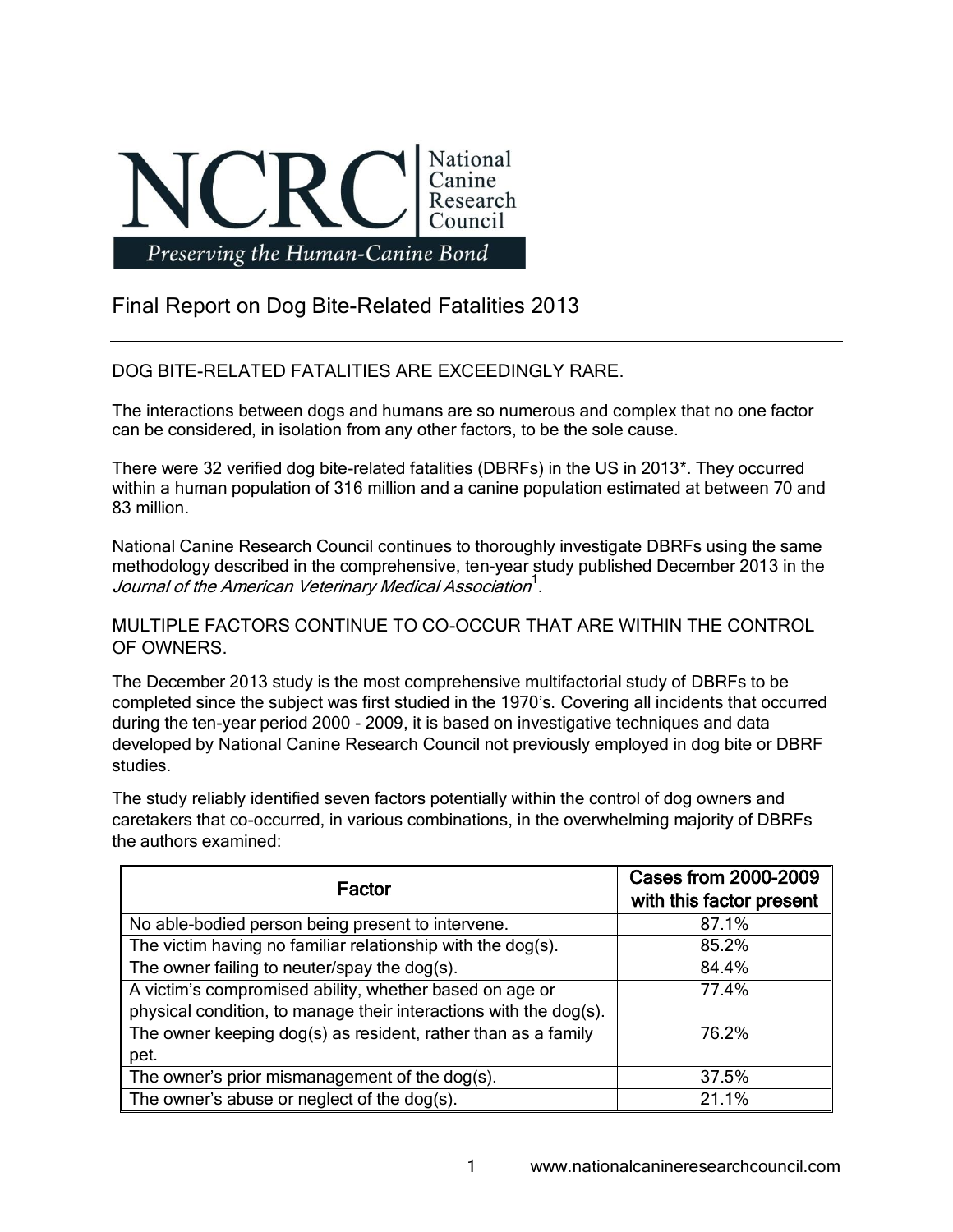The study, as had DBRF studies published previously, found no evidence that one kind of dog is more likely to injure a human being than another kind of dog.

THESE FACTORS CO-OCCUR: THERE IS NO SINGLE FACTOR.

Four or more of the factors identified co-occurred in 80.5% of the incidents during the ten-year period studied. Only very rarely (in 2.5% of the cases) was there only one factor identified. Serious and fatal dog bite incidents are complex, multifactorial events.



## CRIMINAL CHARGES.

Another consistent finding has been the ongoing increase in the percentage of reckless owners or caretakers of dogs involved in DBRFs that have been charged with crimes in connection with the incident, having doubled in the last decade.

 From 1990 to 1999 less than 12% of owners or caretakers were criminally charged. From 2000-2013 more than 25% of owners or caretakers were charged with a criminal offense related to a  $DBRF^2$ .

THE CONCLUSION OF EXPERTS: SERIOUS AND FATAL DOG BITE-RELATED INJURIES ARE MULTIFACTORIAL.

Annual reports and detailed case histories considered in isolation will not enhance awareness of what the experts have agreed on. Minor annual fluctuations in co-occurrence of owner factors, or dramatic, one-of-a-kind case histories may, in fact, obscure rather than enlighten. No single factor has been shown, in isolation from other factors, to be the sole cause of a dog bite-related injury or fatality. Professionals studying dog bite-related injuries, even when venturing